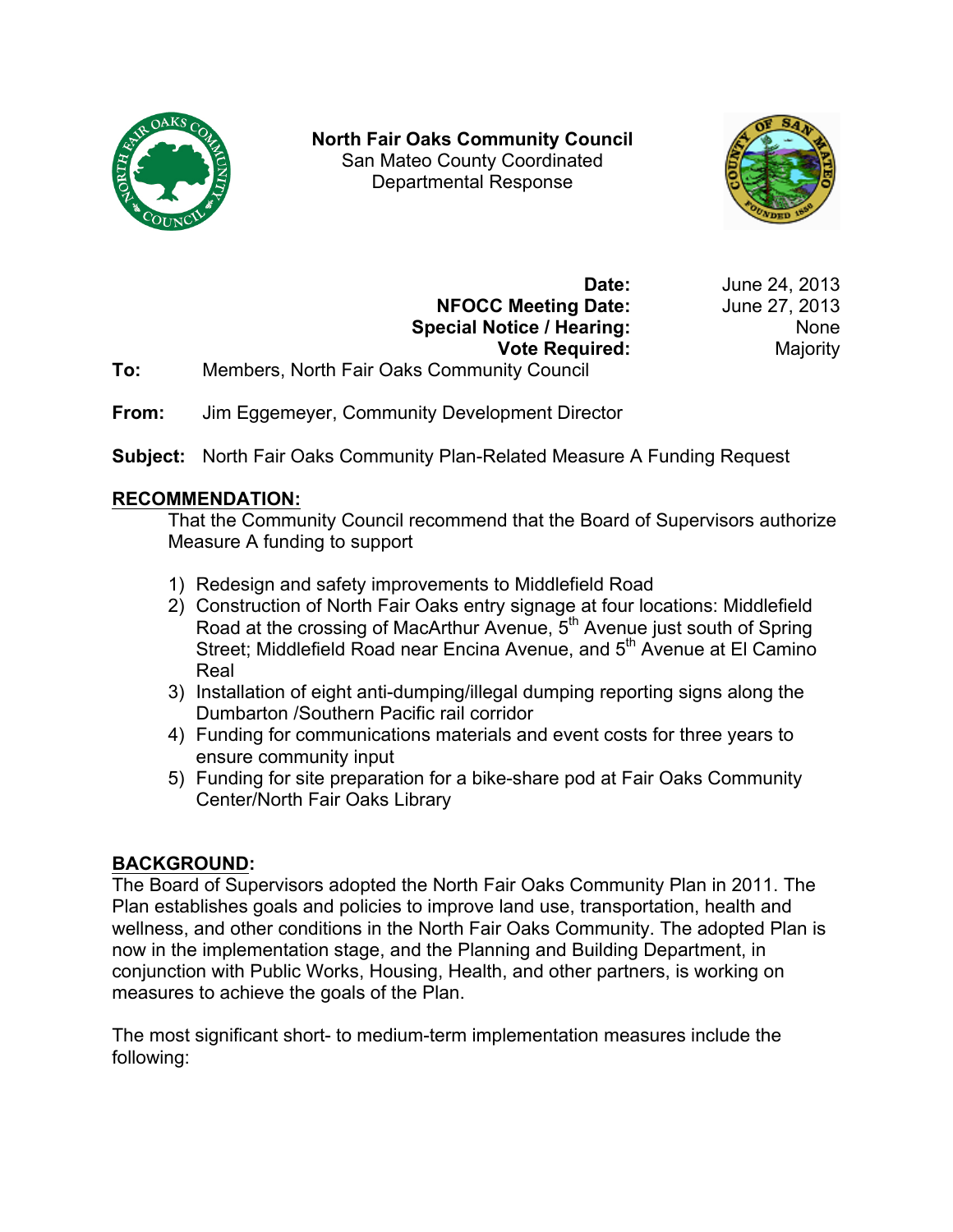Zoning Amendments. Zoning amendments are the single most important immediate implementation component of the Community Plan. The amendments are required to directly implement a number of the policies in the Plan, and also to facilitate subsequent implementation efforts. Zoning amendments require significant time, effort, and community process. The Planning Department is currently working on the zoning amendments, in conjunction with a Zoning Work Group made up of community members and local stakeholders.

Parking Study and Parking Strategies. The Planning and Building Department is working with a consultant team on a study of parking issues in North Fair Oaks, and identification of appropriate new strategies to address the area's existing and anticipated parking problems. The study will be completed in July 2013, at which point the Planning Department will begin the process of reviewing the recommendations of the study with the community, identifying which policies are appropriate and feasible, determining appropriate methods to implement them, and moving forward with Planning Commission and Board of Supervisors review of the recommended strategies.

Parks Analysis, Creation, and Maintenance. The Trust for Public Land (TPL), a locallybased national non-profit with significant expertise and demonstrated success in creating public urban parks, has committed to work with the North Fair Oaks community for at least 6 months, and possibly for a longer term, to help advance ongoing park creation efforts, identify additional park and recreation space, help identify and obtain funding for park creation and maintenance, and provide technical assistance in all aspects of park development.

Longer-term implementation efforts that will require additional time and resources, and have no immediate deadline, include:

- Community-wide greening and low-impact development improvements.
- Community-wide bicycle and pedestrian improvements.
- Large-scale improvements to storm water systems in North Fair Oaks.

#### **DISCUSSION:**

#### **Projects Proposed for Measure A Funding**

The projects proposed for Measure A funding in Fiscal Year 2013-14 and Fiscal Year 2014-15 will advance the implementation of the North Fair Oaks Community Plan, adopted by the Board of Supervisors in 2011. The Community Plan includes a number of policies and programs intended to achieve the goals incorporated in the Plan, including policies focused on comprehensive bicycle, pedestrian, and circulation improvements, community cohesiveness and identity, neighborhood cleanup, and community outreach and participation.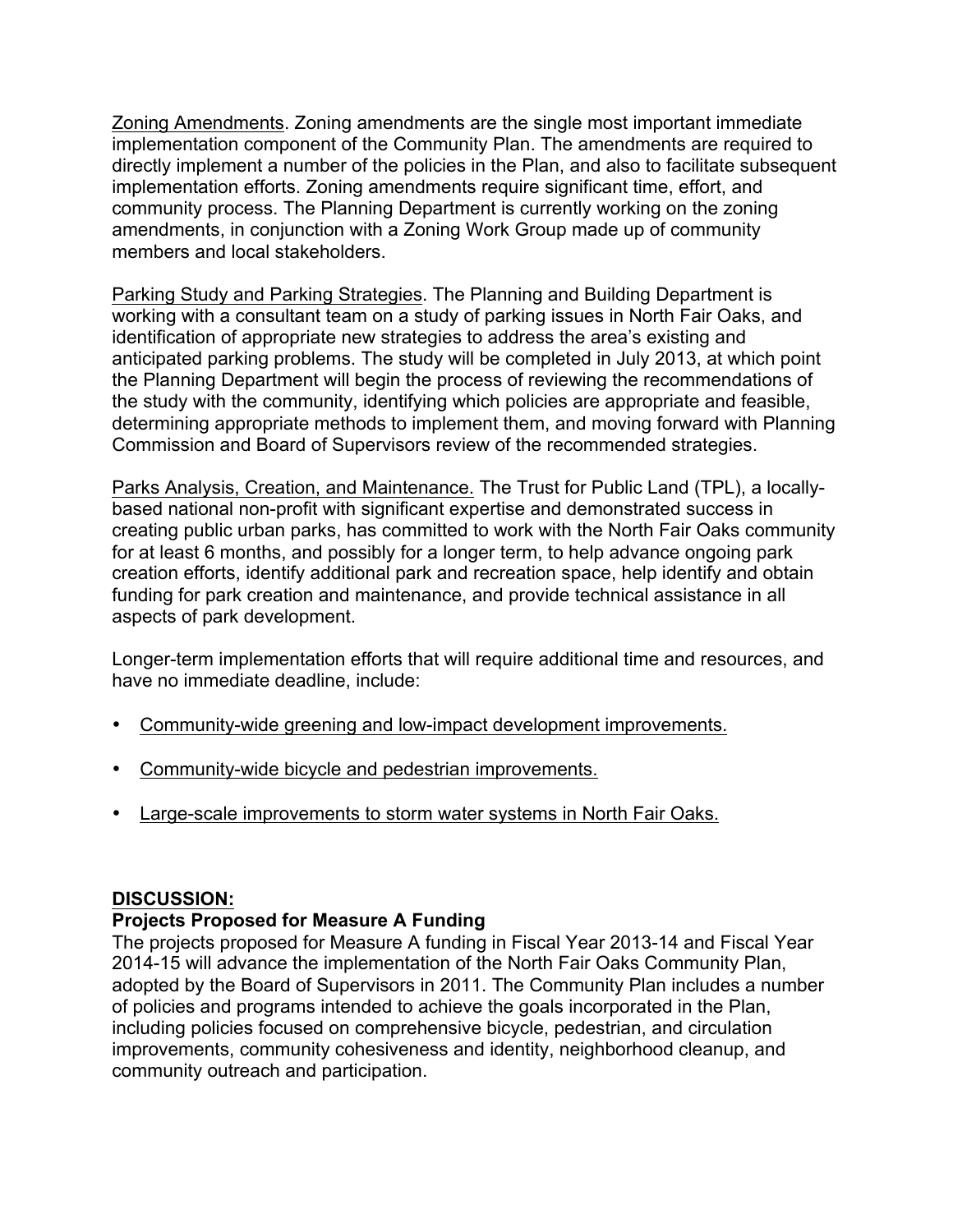## **1) Middlefield Road Redesign and Improvements Fund**

This Measure A proposal is for creation of a Middlefield Road fund, to be funded over several years, to support analysis, design, public outreach, and ultimate installation of the selected improvements, as well as funding immediately needed safety improvements to the entrance to the new South County Health Clinic. The fund would support the following components:

- Middlefield Road Comprehensive Improvements: analysis, design, and public outreach.
- South County Health Clinic Entrance and Intersection Improvements.
- Installation of Comprehensive Improvements to Middlefield Road.

## **2) North Fair Oaks Entry Signage, Four Locations**

Four signs, each stating "Welcome to the North Fair Oaks Community," would be located at: Middlefield Road at the crossing of MacArthur Avenue: 5<sup>th</sup> Avenue, just south of Spring Street; Middlefield Road near Encina Avenue, and; 5<sup>th</sup> Avenue at El Camino Real.

## **3) Installation of Anti-Illegal Dumping Signage on Dumbarton Spur Line**

Eight signs are proposed, on the intersection of the Dumbarton Rail line and the following streets: Stanford, Warrington, Oakside, 2nd (two signs, one on each side of the crossing), 7th, 8th, and  $9<sup>th</sup>$ .

# **4) Communications**

Measure A will provide funding for contract communications services and outreach around the North Fair Oaks Plan. Funding will also include communication materials (e.g. flyers, mailers, web presence, database maintenance, meeting materials, and other costs).

#### **5) Preparation for Bike-Share Pod at Fair Oaks Community Center/North Fair Oaks Library**

As part of the broader Bay Area Air Quality Management District's Bay Area Bike-Share program, Alta Bike Share, the project contractor, has proposed potential locations for bike-share "pods," which are locations for shared bicycle storage and rental. In unincorporated County territory, the North Fair Oaks Community Center/North Fair Oaks Library/HSA Building site on Middlefield Road is a potential pod location if additional Air Quality Management District funding becomes available.